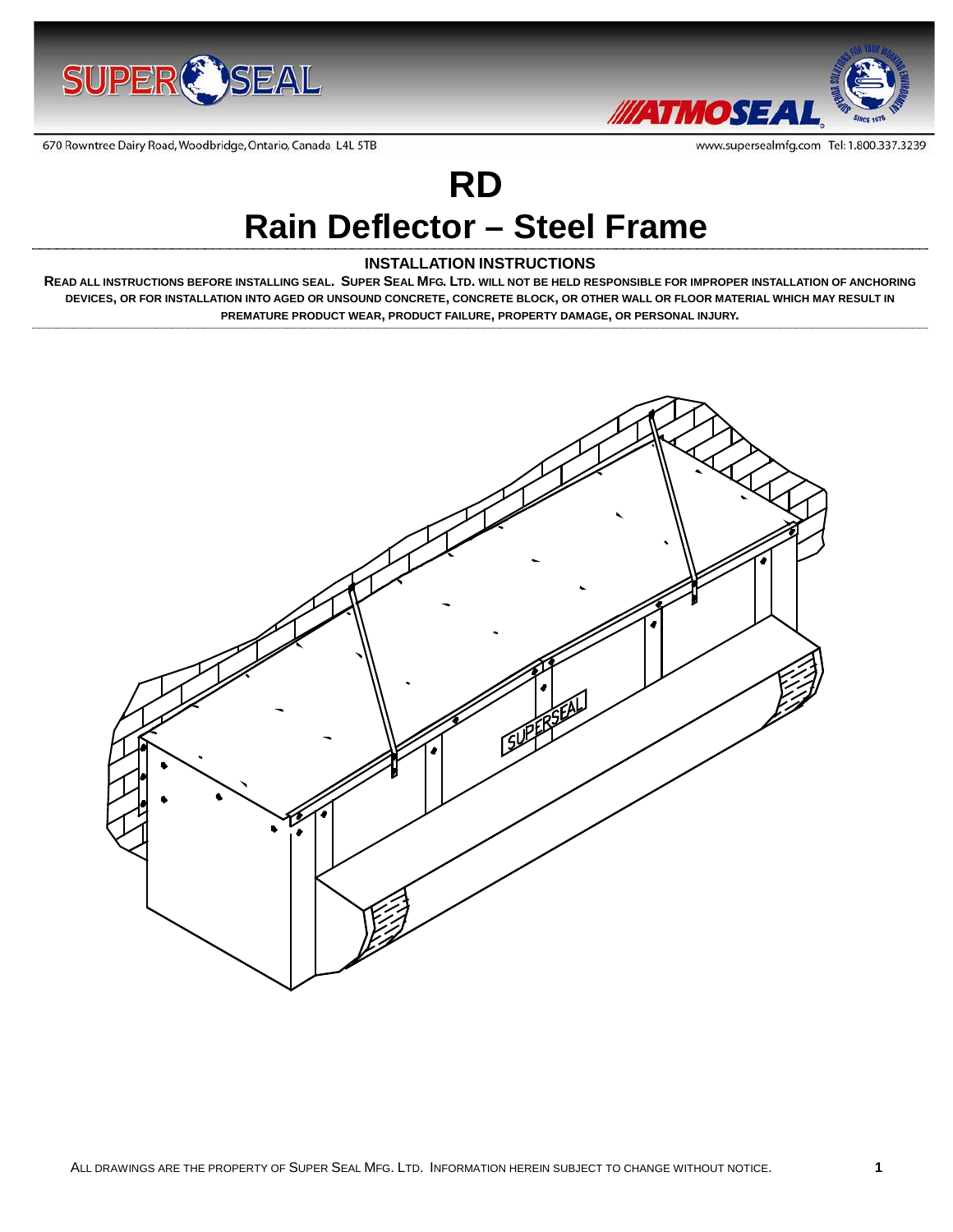

#### **Components List**

| No.       | <b>Description</b>                |  |  |  |
|-----------|-----------------------------------|--|--|--|
|           | Header Canopy C/W Angle Trim      |  |  |  |
| 2         | Rain Deflector Curtain            |  |  |  |
| 3         | Side Curtain                      |  |  |  |
| 4         | <b>Canopy Support Straps</b>      |  |  |  |
| <b>OR</b> |                                   |  |  |  |
| 5         | Side Support Arms (If Applicable) |  |  |  |

#### **Hardware Supplied List**

| No. | <b>Description</b>                                        | Qty. |
|-----|-----------------------------------------------------------|------|
| 1   | 3/8"x1-7/8" Sleeve Anchor                                 | 6    |
| 2   | 3/8"x3" Sleeve Anchors                                    | 4    |
| 3   | $\frac{1}{4}$ " x 1-1/2" Hex Head TEK Screws              | 20   |
| 4   | 3/8" Washer                                               | 20   |
| 5   | $\frac{1}{4}$ " x $\frac{3}{4}$ " Hex Head TEK Screw-Zinc | 10   |
| 6   | $\frac{1}{4}$ " B.S. Plate Washer                         | 10   |
| 7   | #10 x $\frac{3}{4}$ " – Pan Head Socket TEK Screw         | 6    |
| 8   | Installation Instructions                                 |      |

#### **If Canopy Support Straps Are used: If Side Support Arms Are Used:**

| No. | <b>Description</b>                                         | Qty. |           | No.             | <b>Description</b>           | Qty. |
|-----|------------------------------------------------------------|------|-----------|-----------------|------------------------------|------|
| 8a  | 3/8"x1-7/8" Sleeve Anchor                                  | 2    |           | 8b              | 5/16" (18) x 1-3/4" Hex Bolt | 4    |
| 9a  | $\frac{1}{4}$ " x 1- $\frac{1}{2}$ " Hex Head Tek<br>Screw | 4    | <b>OR</b> | 9b              | 3/8" B.S. Washer             |      |
| 9c  | 3/8" B.S. Washer                                           | 4    |           | 10 <sub>b</sub> | 5/16" (18) Hex Nut           |      |
|     |                                                            |      |           | 11 <sub>b</sub> | 5/16" Lock Washer            | 4    |
|     |                                                            |      |           | 12b             | 3/8"x1-7/8" Sleeve Anchor    | 4    |

| ty.            |           | No.             | <b>Description</b>           | Qtv. |
|----------------|-----------|-----------------|------------------------------|------|
| $\overline{2}$ |           | 8b              | 5/16" (18) x 1-3/4" Hex Bolt |      |
| 4              | <b>OR</b> | 9b              | 3/8" B.S. Washer             |      |
| 4              |           | 10 <sub>b</sub> | 5/16" (18) Hex Nut           |      |
|                |           | 11b             | 5/16" Lock Washer            |      |
|                |           | 12 <sub>b</sub> | 3/8"x1-7/8" Sleeve Anchor    |      |

#### **Recommended Tools List (Typical Masonry Wall)**

| No. | <b>Description</b>            | Qty. |
|-----|-------------------------------|------|
|     | <b>Tape Measure</b>           |      |
| 2   | Level                         |      |
| 3   | <b>Pencil or Marker</b>       |      |
|     | Square                        |      |
| 5   | <b>Power Drill</b>            |      |
| 6   | Caulking-Outdoor Acrylic Tape |      |
|     | Hammer Drill                  |      |
| 8   | Hammer                        |      |
| 9   | Robertson or Philips Driver   |      |
| 10  | 3/8" Masonry Drill Bit        |      |
| 11  | <b>Caulking Gun</b>           |      |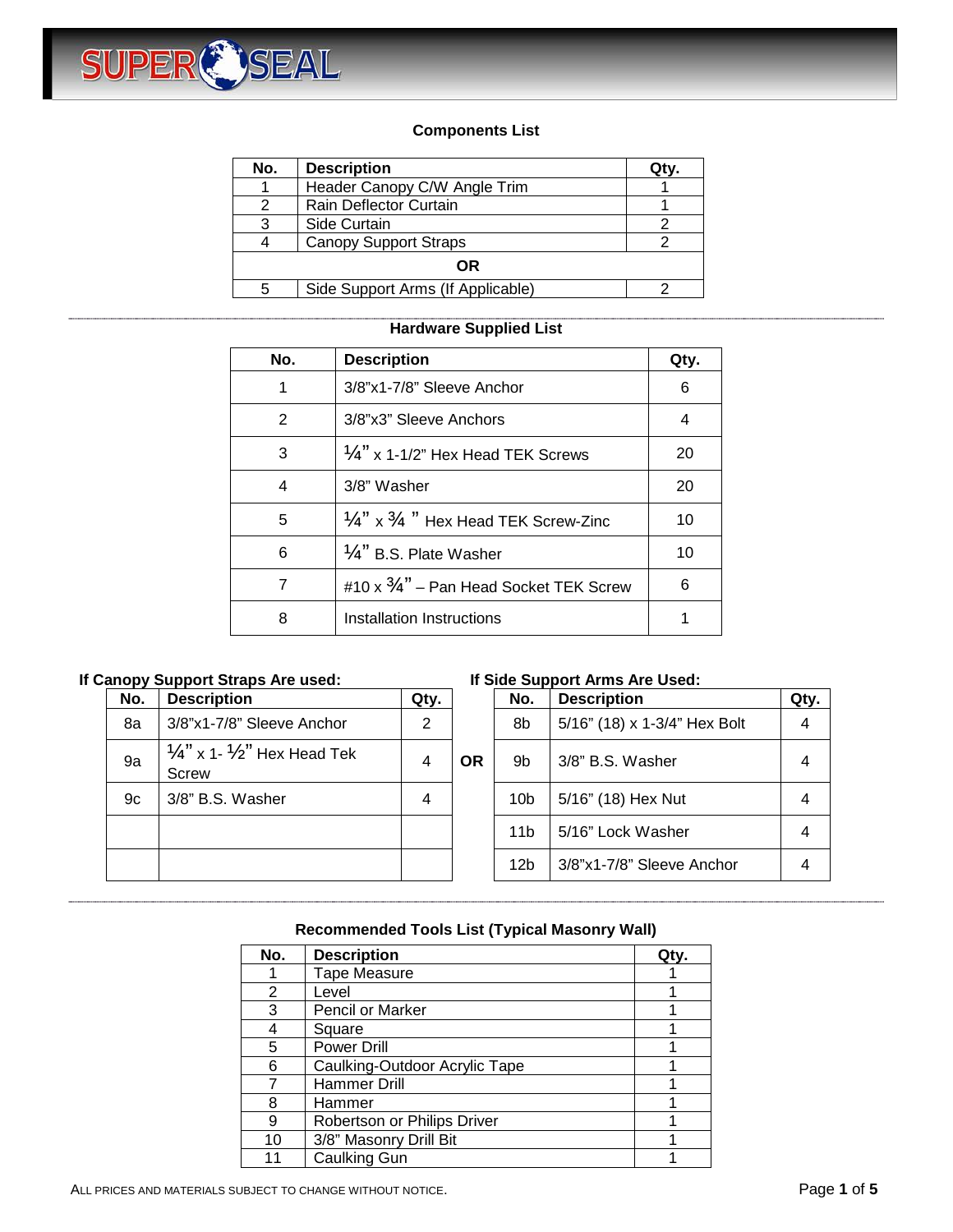

#### **1. CHECK ORDER**

#### **a. Measure door opening width**.

- i. Seal door opening varies according to dimensions of existing door.
- ii. Make sure dimensions match Purchase Order.
- iii. Make sure there is enough space to install. Check for existing:
- iv. dock seals
- v. bollard and obstacles
- vi. lights and conduit
- vii. drains
- **b. Check** *Components List* **and** *Hardware Supplied List* **to make sure all listed are present (Page 2).**

#### **c. Check** *Recommended Tools List* **and make sure all are available (Page 2).**

#### **d. Determine method of mounting shelter to wall.**

• *Super Seal* supplies 3/8" sleeve anchors with the shelter. **The customer must supply any other mounting hardware.**

#### **Recommended methods for:**

- **A. Concrete block, pre-cast concrete, or brick wall:**  Use 3/8" sleeve anchors (supplied by Super Seal).
- B. **Metal siding:** Use through-bolt fastening (supplied by others). Another alternative is to use wood lags with back plate from inside the building to back of seal.

#### **NOTE: SUPER SEAL IS NOT RESPONSIBLE FOR INSTALLATION AND ANY DAMAGE OR INJURY CAUSED BY INSTALLATION OR THE PRODUCT. SAFE AND PROPER WORK PROCEDURES SHOULD BE FOLLOWED.**

#### **2 MARK CENTERLINE**

#### **a. Finding the center.**

- i. Locate centerline of door opening and mark on dock floor.
- ii. Mark centerline on lintel above door (Fig. 1).
- iii. Measure head frame width and mark.
- iv. Extend line 189" to 190" above finished grade.

#### **b. Determine customer specified height of head frame (Figs. 2 & 3).**

- i. Measure rain deflector curtain drop.
- ii. Determine what the highest trailer height will be.
- iii. Curtain should be 4" to 5" lower than highest trailer height.

#### **3. MOUNTING HEAD FRAME**

#### **a. Prepare frame.**

- i. Determine front from back on head frame.
- ii. The front has an angle trim. Remove angle from front edge.

#### **NOTE: DO NOT PUNCTURE OR SCRATCH SIDING. USE A MARKER TO MARK CENTER OF HEAD FRAME.**

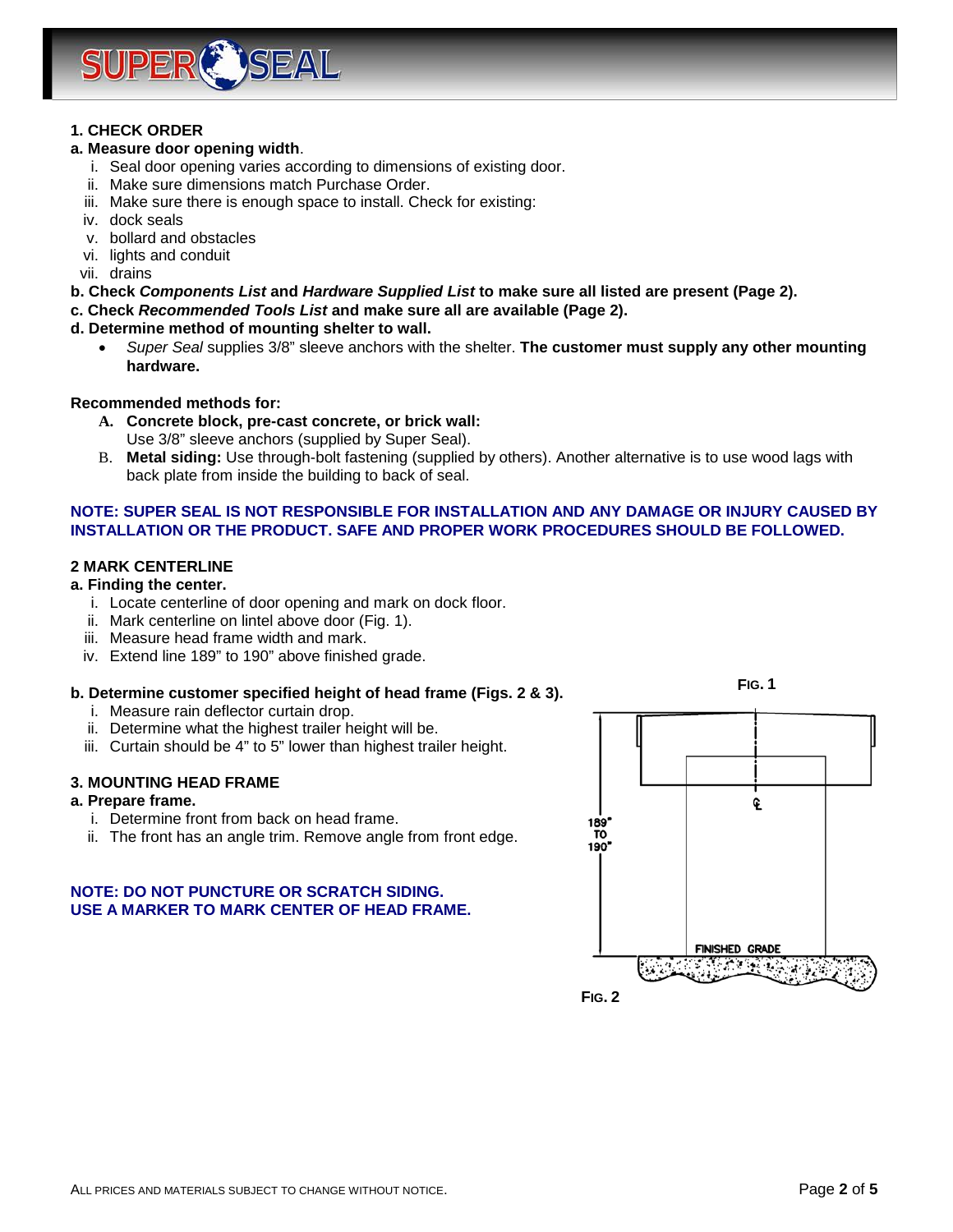





**Fig. 3**

b. Lift head frame above opening.

#### **NOTE: USE, SAFE APPROPRIATE LIFTING METHOD.**

- i. Place head frame on marks on wall (Fig. 4).
- ii. Position head frame flush to wall.
- iii. Insert 3" Sleeve Anchors through back of head frame back board.
- iv. Insert 1-7/8" Sleeve Anchors or other mounting hardware into holes on the Side Canopy Support.
- v. Tighten and secure.
- vi. Repeat for left and right support brackets.

#### **NOTE: THIS SHELTER MUST BE PLUMB, LEVEL, AND SQUARE IN ORDER TO FUNCTION PROPERLY.**

### **4. ATTACH HEAD CURTAIN TO HEAD FRAME**

**a. Attach side curtains (Fig. 5).**

Use TEK Screws and attach side curtains flush to wall.

#### **b. Position and secure header curtain.**

- i. Logo is on front of header curtain.
- ii. Match top center of header curtain with top of center head frame (Fig. 6).
- iii. Place raw edge flush to frame edge.
- iv. Secure with #10 pan head socket tek screws.
- v. Spread rest of header curtain along head frame.
- vi. Keep flush with edge, ensuring a tight fit.